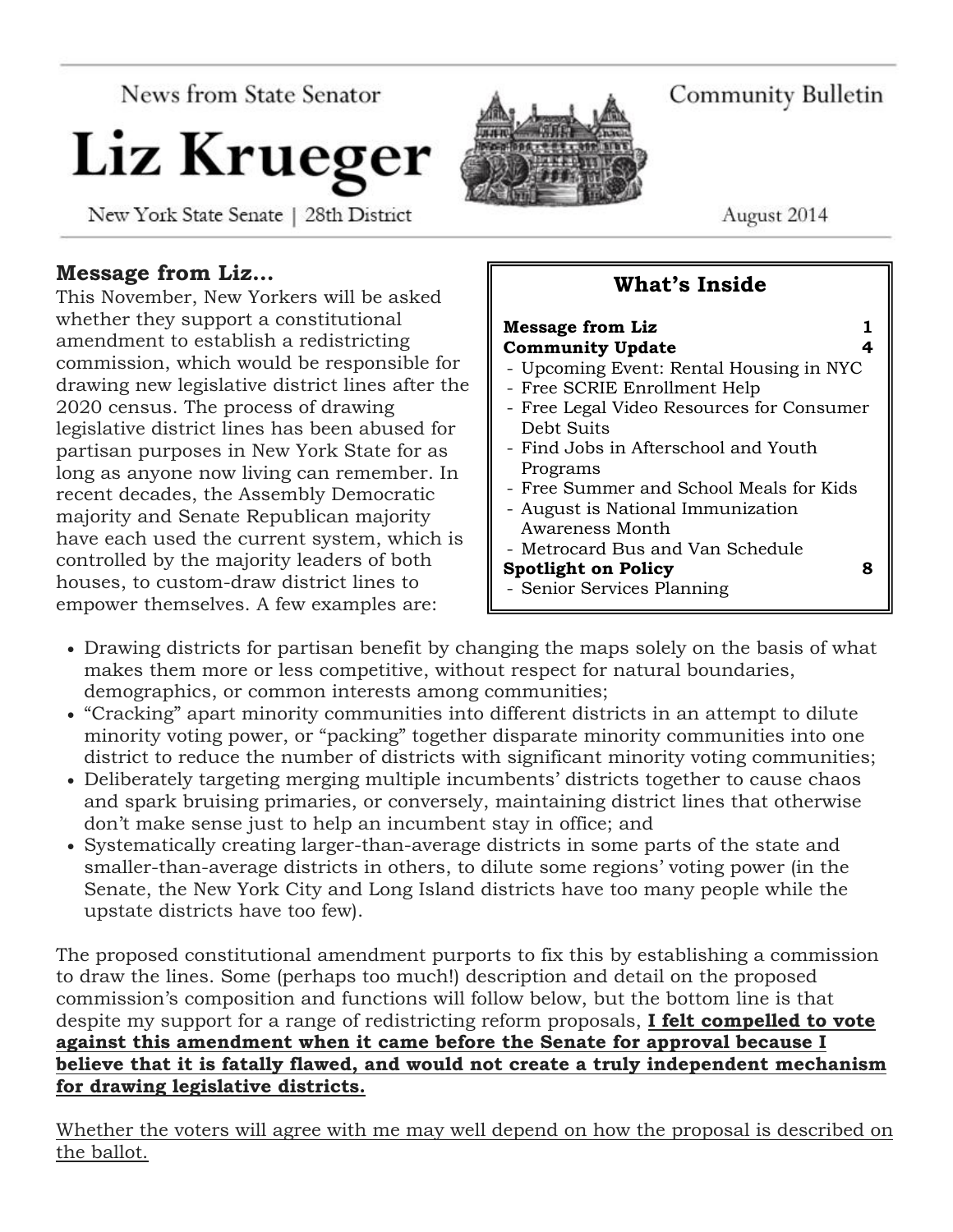Last year, when voters were called upon to decide whether they wanted to approve a constitutional amendment allowing up to seven new casinos in New York State, the proposal was written as follows:

*The proposed amendment to section 9 of article 1 of the Constitution would allow the Legislature to authorize up to seven casinos in New York State for the legislated purposes of promoting job growth, increasing aid to schools, and permitting local governments to lower property taxes through revenues generated. Shall the amendment be approved?*

I and many other opponents of the measure felt this language was extremely misleading, as it talked more about the alleged benefits – job growth, school aid, lower property taxes – than it did about casinos and gambling. The language seemed more like an advertisement for the proposal than a neutrally-worded description.

Because of last year's experience, a coalition of good government groups wrote to the State Board of Elections to urge that they stick to descriptive language for the redistricting commission proposal. In their letter (available at [http://goo.gl/Z7xe3t\)](http://goo.gl/Z7xe3t), the coalition proposed the following:

*The proposed amendment to Article 3 of the Constitution would allow New York State's legislative leaders to appoint a bipartisan commission to establish new state legislative and congressional district lines every ten years pursuant to stated criteria with final approval by the Legislature. Shall the amendment be approved?*

This strikes me as a reasonably neutral description of the proposal, and it accurately reports what I consider the biggest weakness of the constitutional amendment. Under the terms of the amendment, the legislature still has the ability to reject lines proposed by the commission, and if they reject them twice, legislative leaders will be able approve their own set of lines, just as they do now.

Recently, the Board of Elections announced its own language for the constitutional amendment ballot proposal on redistricting. This language is much longer, and in my view it takes some steps that seem to have the intent and the effect of muddying the waters on the proposal's biggest weaknesses: the commission's lack of true independence and the legislature's ultimate ability to redraw the lines.

The Board's language is as follows:

*The proposed amendment to sections 4 and 5 and addition of new section 5-b to Article 3 of the State Constitution revises the redistricting procedure for state legislative and congressional districts. The proposed amendment establishes an independent redistricting commission every 10 years beginning in 2020, with two members appointed by each of the four legislative leaders and two members selected by the eight legislative appointees; prohibits legislators and other elected officials from serving as commissioners; establishes principles to be used in creating districts; requires the commission to hold public hearings on proposed redistricting plans; subjects the*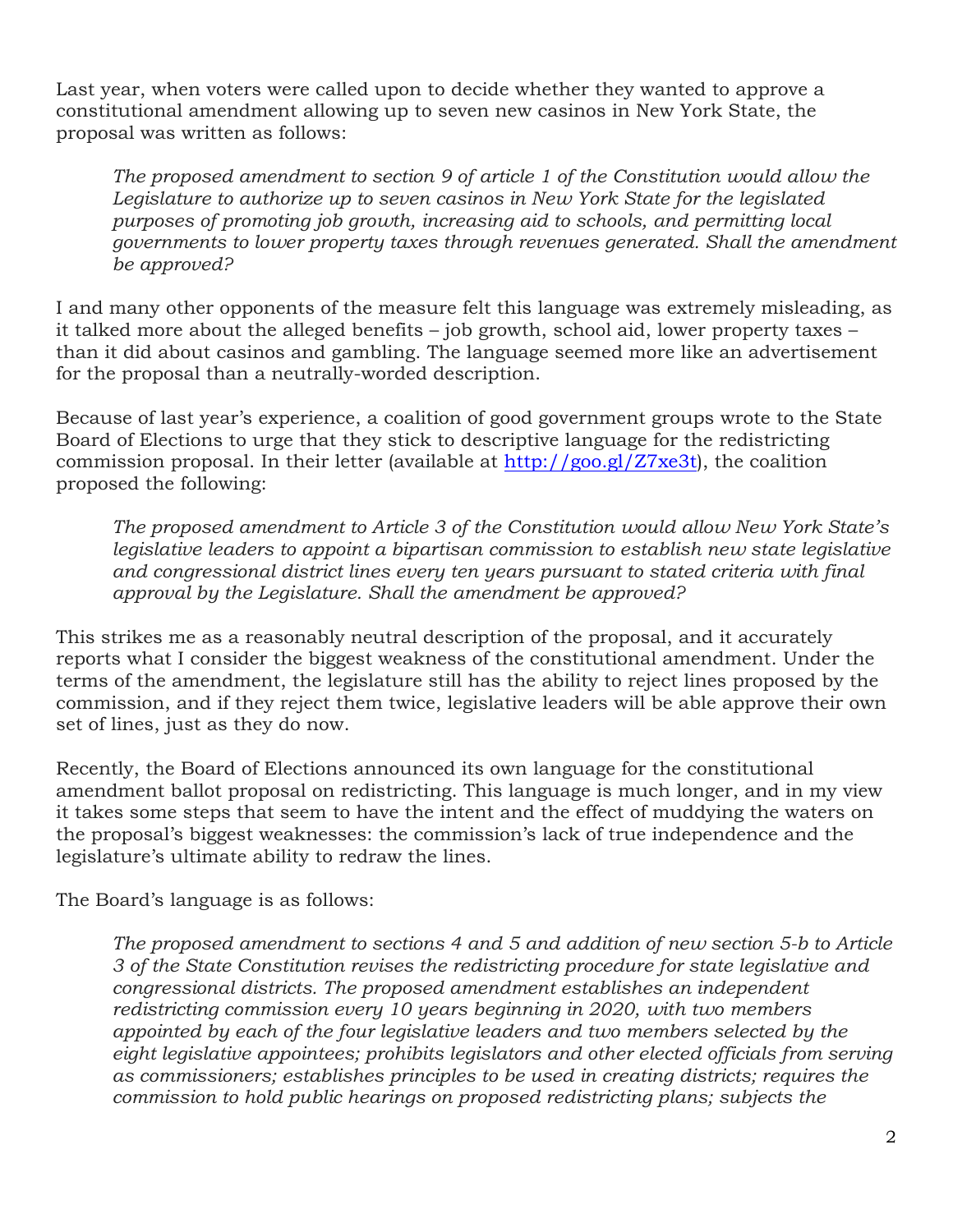*commission's redistricting plan to legislative enactment; provides that the legislature may only amend the redistricting plan according to the established principles if the commission's plan is rejected twice by the legislature; provides for expedited court review of a challenged redistricting plan; and provides for funding and bipartisan staff to work for the commission. Shall the proposed amendment be approved?*

#### **Two comments:**

First, **it is inaccurate to call this commission "independent,"** dominated as it is by appointees from the very elected officials who are most interested in and affected by its work product. Moreover, the plans the commission would produce are subject to legislative approval! On both these points, the commission fails any fair test of true independence.

Second, this language includes dramatically more text and details than are necessary, which may cause voters to glaze over and skip reading it. But – crucially – the language **does not** include the bizarre and inconsistent voting rules that would govern how the legislature would adopt the lines. Under these rules, it requires far fewer votes in the legislature to pass a redistricting plan if the Senate and Assembly are governed by different parties, but many more votes if the two houses are governed by leaders from the same political party. **In my opinion these rules are calibrated to specifically provide** *Senate Republicans* **with maximum leverage to protect themselves in the redistricting process, whether they are in the majority or the minority by 2020**.

While these are hardly my only problems with the proposed redistricting commission, they are most serious ones. and voters deserve to know what they are voting on. Amending the state constitution is a complex process, and if we enshrine this flawed commission in our highest law, it will be even less likely that New York will ever see the adoption of a truly independent and nonpartisan redistricting system.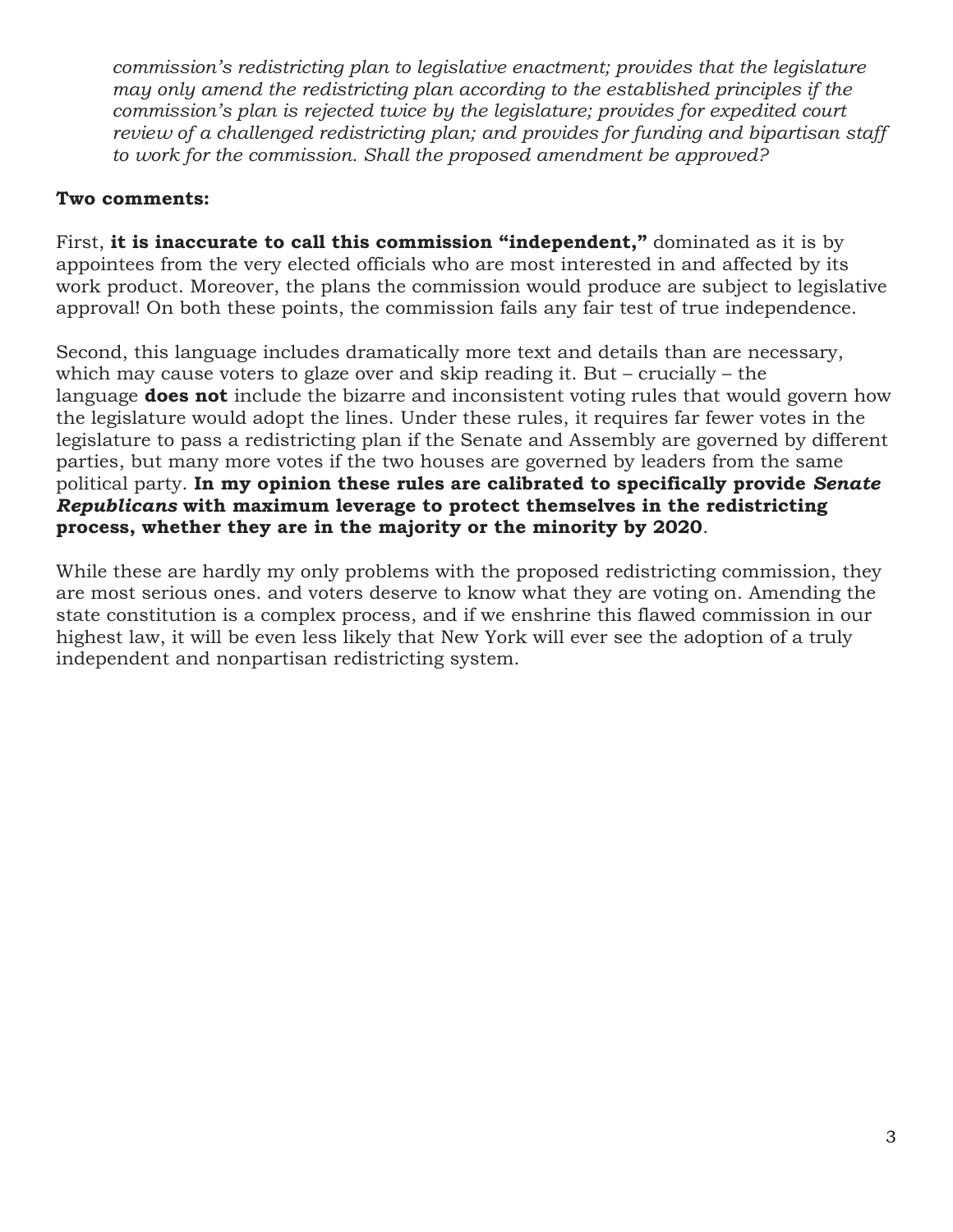# **COMMUNITY SPOTLIGHT**

# **Upcoming Event: Everything You Want To Know About Rental Housing in NYC:**

Next month, on Thursday, September 18th, my office will host a forum on rental housing in New York City. Expert speakers will talk about tenants' rights, important issues in housing policy, and the upcoming expiration and renewal of New York's rent regulation laws. The program will run from **6:30 p.m. – 8:30 p.m.**, and will be hosted at **Lighthouse Guild International**, 111 East 59th Street between Park and Lexington Avenues.

#### **Free Senior Citizen Rent Increase Exemption (SCRIE) Enrollment Help:**

A recent change in the SCRIE (Senior Citizen Rent Increase Exemption) program will help many additional seniors living in rent-stabilized buildings to remain in their homes, by having their rent frozen. The City Council and State Legislature have increased the income qualification threshold from \$29,000 to \$50,000, so many seniors whose incomes were previously too high are now eligible!

The Metropolitan Council on Jewish Poverty is holding its first ever "SCRIE Enroll-A-Thons," and two of these will be in our Senate District. **From 11 AM to 1 PM**, you can get help from experts enrolling in the SCRIE program on these dates at the following locations:

- Tuesday, August  $12 \omega$  Met Council's Harry & Jeanette Weinberg Senior Residence at 171 Lexington Ave
- Monday August 18  $\omega$  Met Council's Linda & Jerome Spitzer Residence at 351 E. 61st St.

To RSVP or for more information, contact Rena Resnick from the Met Council at [rresnick@metcouncil.org](mailto:rresnick@metcouncil.org) or by phone at [212-453-9623.](tel:212-453-9623)

#### **Free Legal Video Resources for Consumer Debt Suits:**

Fordham Law School's Feerick Center for Social Justice and the New Media Advocacy Project in conjunction with MFY Legal Services, Inc. and Pro Bono Net recently launched a series of new and innovative animated videos about navigating consumer debt cases available at [www.clarovideo.org.](http://www.clarovideo.org/)

New York City courts face a debt collection crisis. In 2008, at the height of the recession, filings for consumer debt lawsuits peaked at over 300,000. That's almost a third of a million cases in just one city! The volume has reduced as the economy has recovered but figures still remain staggering – almost 100,000 cases were filed last year.

The majority of the consumers who are sued are minorities or senior citizens and many are poor. Most cannot afford to hire a lawyer: in 2011, less than two percent of consumer debt defendants obtained legal counsel. This means that they almost invariably enter the legal system woefully uninformed. The result of this information gap is a system plagued with due process problems. The biggest problem by far is default judgments, which means that the plaintiff wins automatically because the defendant does not come to court to defend their case. In 2008, the default rate reached a mind-boggling 90% in the Bronx; now the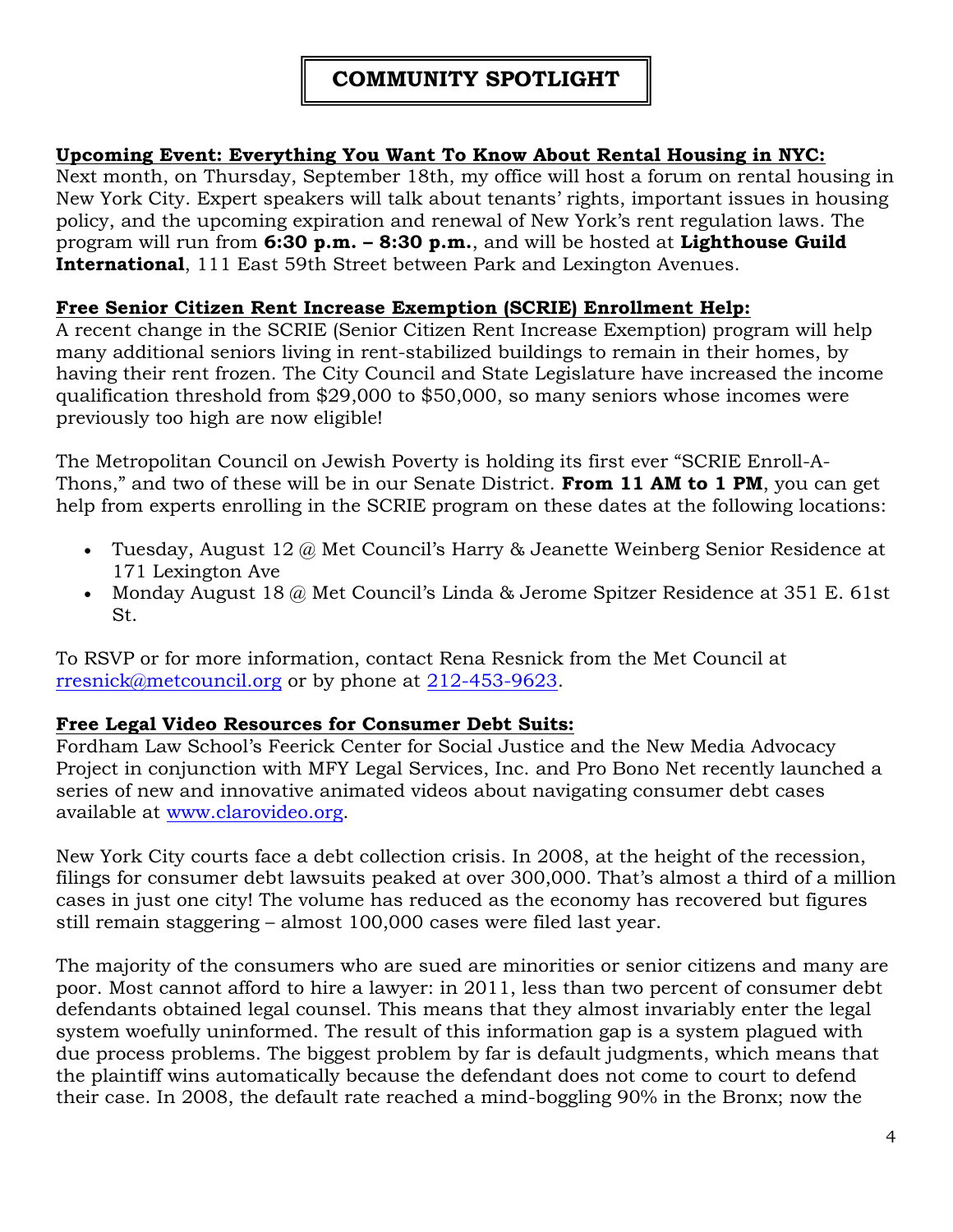default rate across all boroughs dropped to approximately 50.6% – still unacceptably high. Much of this is the result of fraudulent service on the part of the plaintiffs, who notify the court of the lawsuit, but do not notify the defendant – banking on a default judgment.

Many people only find out they have been sued when wages are automatically taken out of their already-small paychecks, often pushing them closer to the edge of extreme poverty. The animated, modular videos not only offer legal empowerment to citizens, but also create a two-way flow of information between lawyers and the public.

# **Find Jobs in Afterschool and Youth Programs:**

Are you planning a career in afterschool or youth programs? Maybe you're currently looking for a summer or part time job? Afterschool Pathfinder [\(www.afterschoolpathfinder.org\)](http://www.afterschoolpathfinder.org/) is a free website operated by the New York State Afterschool Network (NYSAN) that connects job seekers with employment opportunities in afterschool, expanded learning time, and youth programs in New York City.

Whether you are planning a career in afterschool or out-of-school time programs, or just looking for temporary work, Pathfinder is a great resource to connect with employers and find job opportunities. To begin searching for jobs in the afterschool, expanded learning time, and youth programs field, visit [afterschoolpathfinder.org.](http://www.afterschoolpathfinder.org/)

# **Free Summer and School Meals for Kids:**

The Summer Meals Program is a completely free program run at hundreds of sites in all five boroughs, operating every weekday from June 27th through August 29th. The provides a nutritious breakfast and lunch to every child and teen age 18 and under - no paperwork or registration required - kids simply show up and receive a healthy meal. Locations are spread throughout city in community centers, libraries, parks, pools, and many public schools. For more call 311, text "NYCMeals" to 877-877, or visit the site locator at [www.schoolfoodnyc.org](http://www.schoolfoodnyc.org/) to find the breakfast or lunch sites in your community.

Starting in the fall, the Department of Education's Office of School Food offers healthy meals every school day. Breakfast is at no charge to all students and lunch is free to eligible students and costs \$1.75 for everyone else. To determine if you qualify for free meals before the start of school on September 4, 2014, complete a School Meals Application online this summer at [https://www.applyforlunch.com/Home/PickDistrict.](https://www.applyforlunch.com/Home/PickDistrict) By applying online, you will avoid the hassle of submitting a paper form in September. Please keep in mind that families are responsible for the full price of lunch while the lunch application is being processed.

Applications submitted online are processed within 24 hours of receipt and you will receive immediate confirmation that your application was submitted. All information provided on your application will be kept confidential. Federal regulations do not allow the Department of Education to share your information with any other agency. If you have any questions, please contact the Office of School Food at [\(877\) 363-6325.](tel:%28877%29%20363-6325)

#### **August is National Immunization Awareness Month:**

To celebrate the importance of immunizations for a healthy start and throughout our lives, and to make sure young children, school-age children, young adults and adults are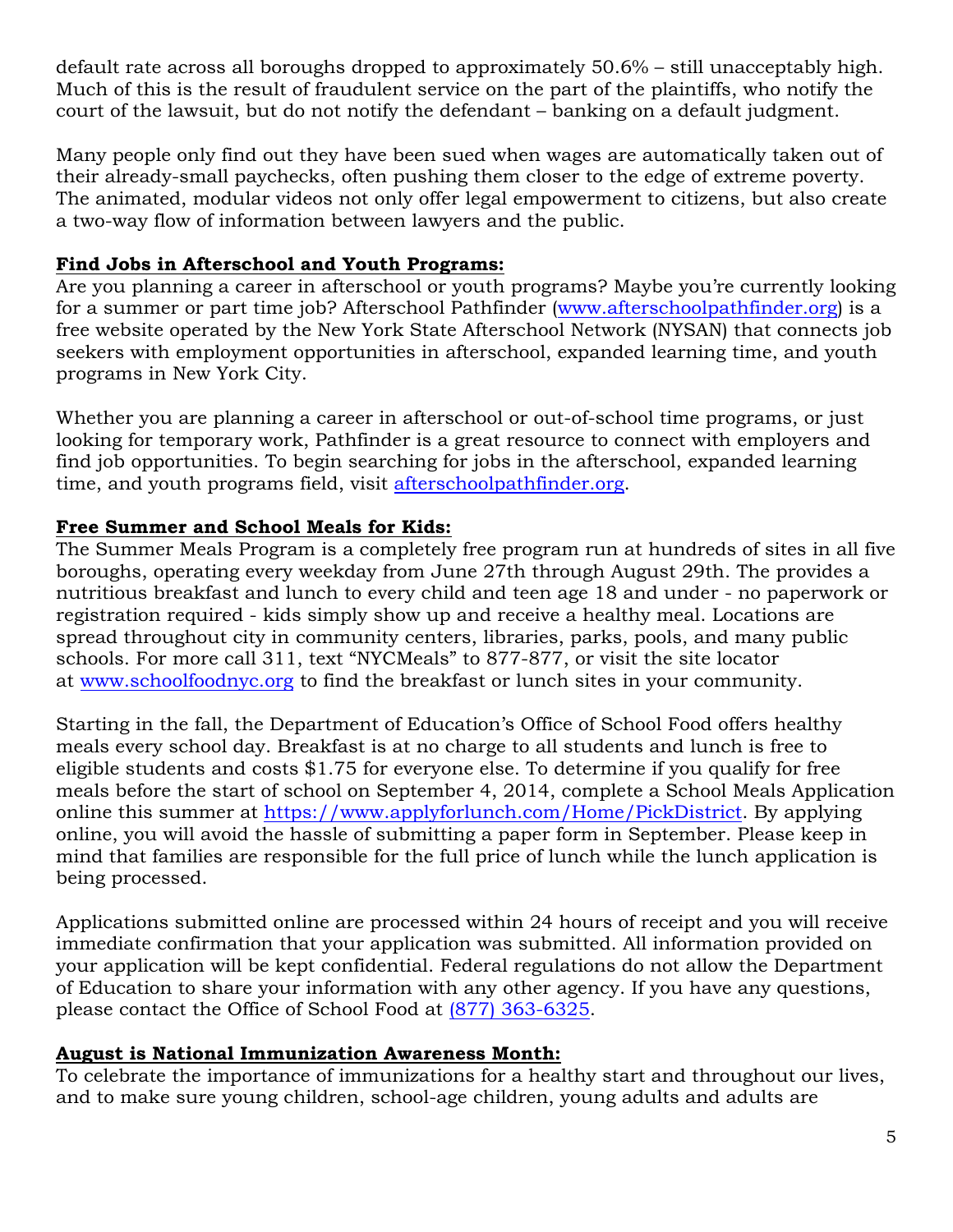protected with all the vaccines they need, each August the Center for Disease Control (CDC) recognizes National Immunization Awareness Month. Immunizations give parents the safe, proven power to protect their children from 14 serious and sometimes deadly diseases before they turn 2 years old. Today's childhood vaccines protect against serious and potentially life-threatening diseases, including polio, measles, whooping cough and chickenpox. When children are not vaccinated, they are at increased risk and can spread diseases to others in their family and community – including babies who are too young to be fully vaccinated, and people whose immune systems have been weakened due to cancer and other health conditions.

School-age children also need vaccines. For example, children who are 4 to 6 years old are due for boosters of four vaccines: DTaP (diphtheria, tetanus and pertussis), chickenpox, MMR (measles, mumps and rubella) and polio. Older children, like preteens and teens, need Tdap (tetanus, diphtheria and pertussis), MenACWY (meningococcal conjugate vaccine) and HPV (human papillomavirus) vaccines when they are 11 to 12. In addition, yearly flu vaccines are recommended for all children 6 months and older. Even healthy young adults need protection against vaccine-preventable diseases like flu, whooping cough, tetanus and HPV.

You never outgrow the need for immunizations. Adults need to be protected against diseases like flu, whooping cough, tetanus, shingles, and pneumococcal disease. Each year thousands of adults in the United States suffer serious health problems, are hospitalized, or even die from diseases that could have been prevented by vaccination. The specific vaccines that are needed are determined by factors such as age, lifestyle, risk conditions, locations of travel, and previous vaccines. Parents, young adults and adults should talk to their health care providers about which vaccines are right for them.

For more information, visit the CDC website: <http://www.cdc.gov/vaccines>

#### **Metrocard Bus and Van Schedule:**

The MTA offers MetroCard-related services throughout New York City through mobile buses and vans. Buses provide a full range of services, including applying for or refilling a Reduced-Fare MetroCard, buying or refilling a regular MetroCard, or getting answers to a MetroCard-related question. Vans sell Unlimited Ride MetroCards and Pay-Per-Ride MetroCards, and they refill MetroCards and Reduced-Fare MetroCards.

Buses and vans will be in my district on the following dates and locations:

- August  $12, 9$  am  $-10:30$  am,  $92$  Street & Lexington Avenue Bus
- August 12, 11:00 am 12:30 pm., 86 Street & Lexington Avenue Bus
- August 12, 1:30 2:30 pm, 68 Street & Lexington Avenue Bus
- August 20, 9 10:30 am, 79 Street & 3 Avenue Bus
- August 20, 11 am 1 pm, 79 Street & York Avenue Bus
- August 20, 1:30 2:30 pm, 72 Street & York Avenue Bus
- August 21, 8:30 10:30 am, 47 Street  $& 2$  Avenue Van
- August 21, 1:30 3:30 pm, 28 Street & 2 Avenue Van
- August 26, 9am 10:30 am, 92 Street & Lexington Avenue Bus
- August 26, 11:00 am 12:30 pm., 86 Street & Lexington Avenue Bus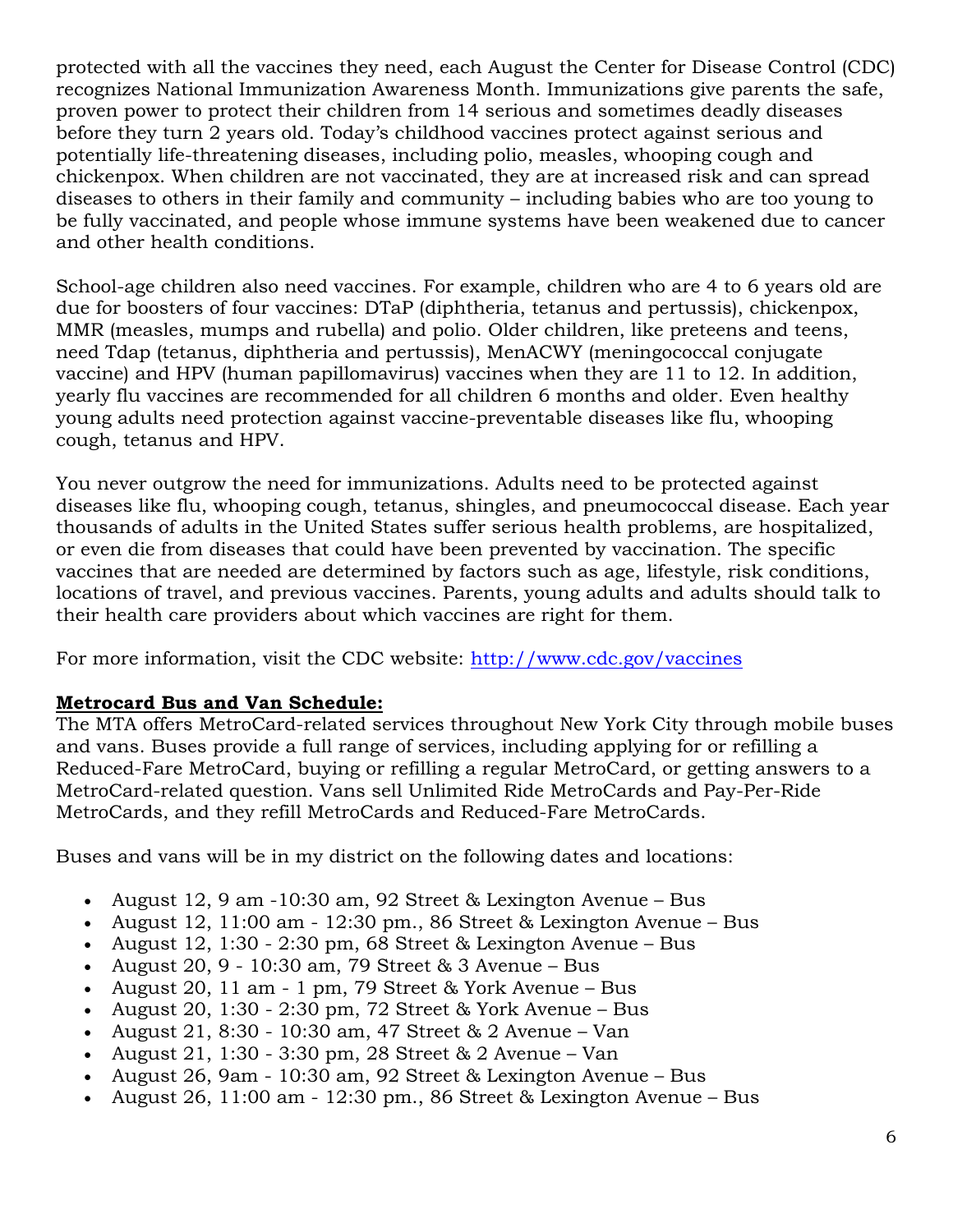- August 26 1:30 2:30 pm, 68 Street & Lexington Avenue Bus
- September 3, 9 10:30 am, 79 Street & 3 Avenue Bus
- September 3, 11 am 1 pm, 79 Street & York Avenue Bus
- September 3, 1:30 2:30 pm, 72 Street & York Avenue Bus
- September 5, 9 10 am, 57 Street and 1 Avenue Van
- September 5, 10:30 11:30 am, 57 Street and 3 Avenue Van
- September 5, 12:30 2:30 pm, 68 Street and 1 Avenue Van

The full mobile Metrocard schedule is available at [http://mta.info/metrocard/mms.htm.](http://mta.info/metrocard/mms.htm) Please note that metrocard buses and vans do not take credit cards.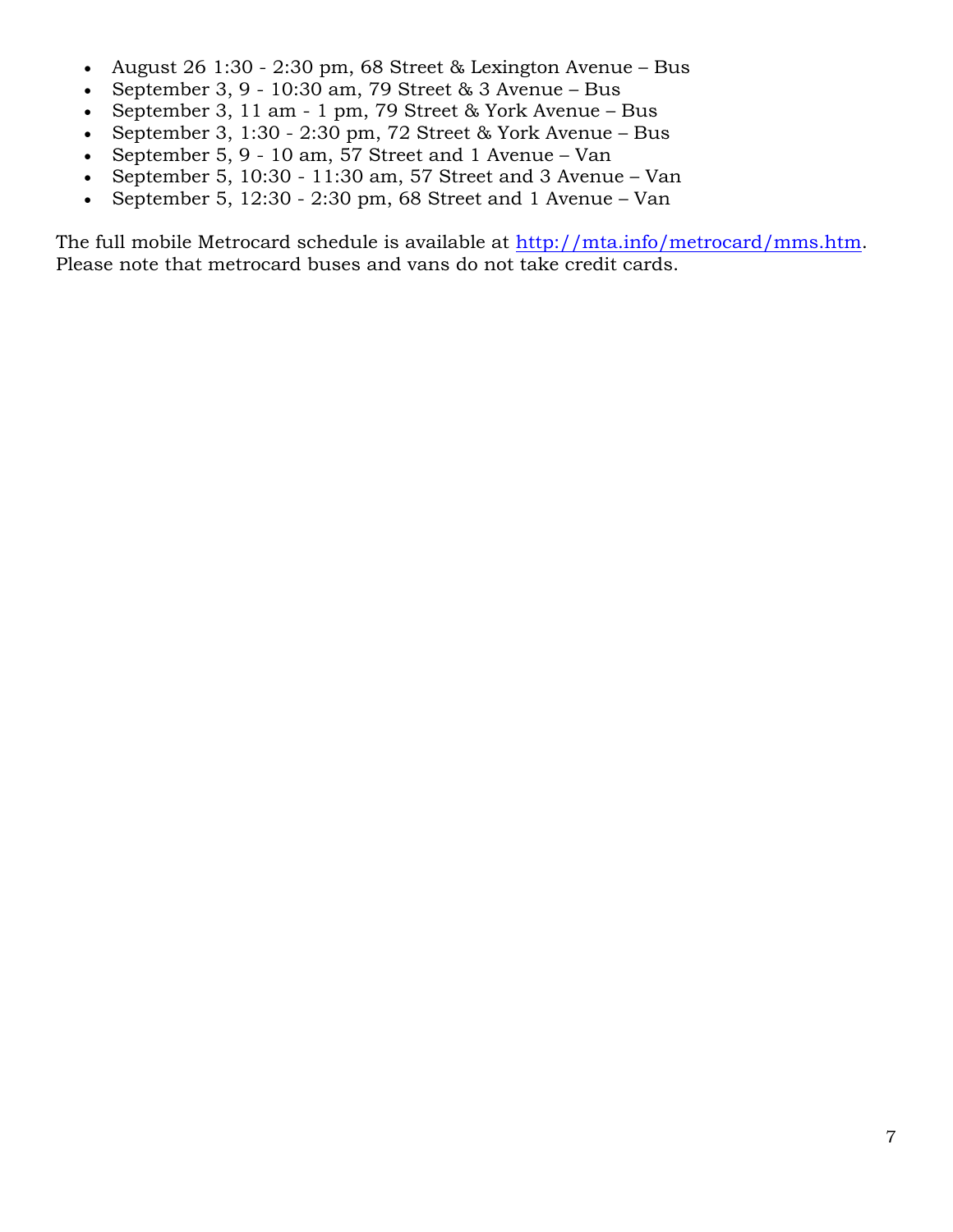# **POLICY SPOTLIGHT**

# **Senior Services Planning**

One issue our state seems to be avoiding is the increasing need for services and support for our growing senior population. At this point, there is no real blueprint for how to service the current population, nor the growing demographic of boomers and the young old, at either the city, state or federal level. As of 2013, there were approximately 998,000 seniors living in New York City with its projected growth by 35% to 1.3 million in 2030. Given these numbers, state policy makers need to be planning now to meet the needs of this growing population.

Currently there are approximately 7,000 elderly people statewide on waiting lists for case management, meals on wheels and other services because state funding for these services hasn't been increased in over a decade. Additionally, the NYC Department for the Aging suffered \$55 million in cuts over the past seven years. As of 2011, there were over 2,000 seniors sleeping in the shelter system, and this number has only grown since then.

Longevity has affected every aspect of our society. Not only are people living longer, they are staying healthier longer. As they reach what was once the retirement age of 65, more and more New Yorkers want to remain in the workforce. The dilemma here is that our employers have by and large turned 'their backs on this cohort. "How," these robust and healthy boomers ask, "can we be prepared to take care of ourselves in our old age if we can't keep emloyed?" So many of New York State's aging boomers face significant barriers to employment, including age discrimination. New York needs to develop an employment policy aimed at addressing the needs of older New Yorkers. These "young-old" face very different problems from seniors who are facing more serious health and mobility issues.

For this latter population, a primary issue is maintaining a safe living environment. The majority of older New Yorkers have expressed the desire to age in their own homes; but without adequate support services, that will not be an option for many. These issues are not only senior issues, but rather community issues that need to be addressed if New York City is to become a truly age-friendly city. Keeping seniors in the community is about more than just providing services in their homes – it also involves providing safe and accessible streets and transportation along with adequatecommunity-based services such as senior centers that will enable them to remain full participants in their neighborhoods. Additionally, and of equal importance, we live in a country and state that have no adequate long-term care system in place. More and more of our elderly citizens end up on Medicaid once they deplete their personal savings.

There are no easy solutions to these issues, but we need to recognize that we are already falling behind in meeting the needs of seniors, and that these problems will only get worse as the baby boomer generation continues to age. The legislature passes many "senior" bills to address specific issues, and some of them are very significant, such as the recent income eligibility increase for the Senior Citizen Rent Increase Exemption (SCRIE) program. But what we have not done is comprehensive planning to identify and address the broader